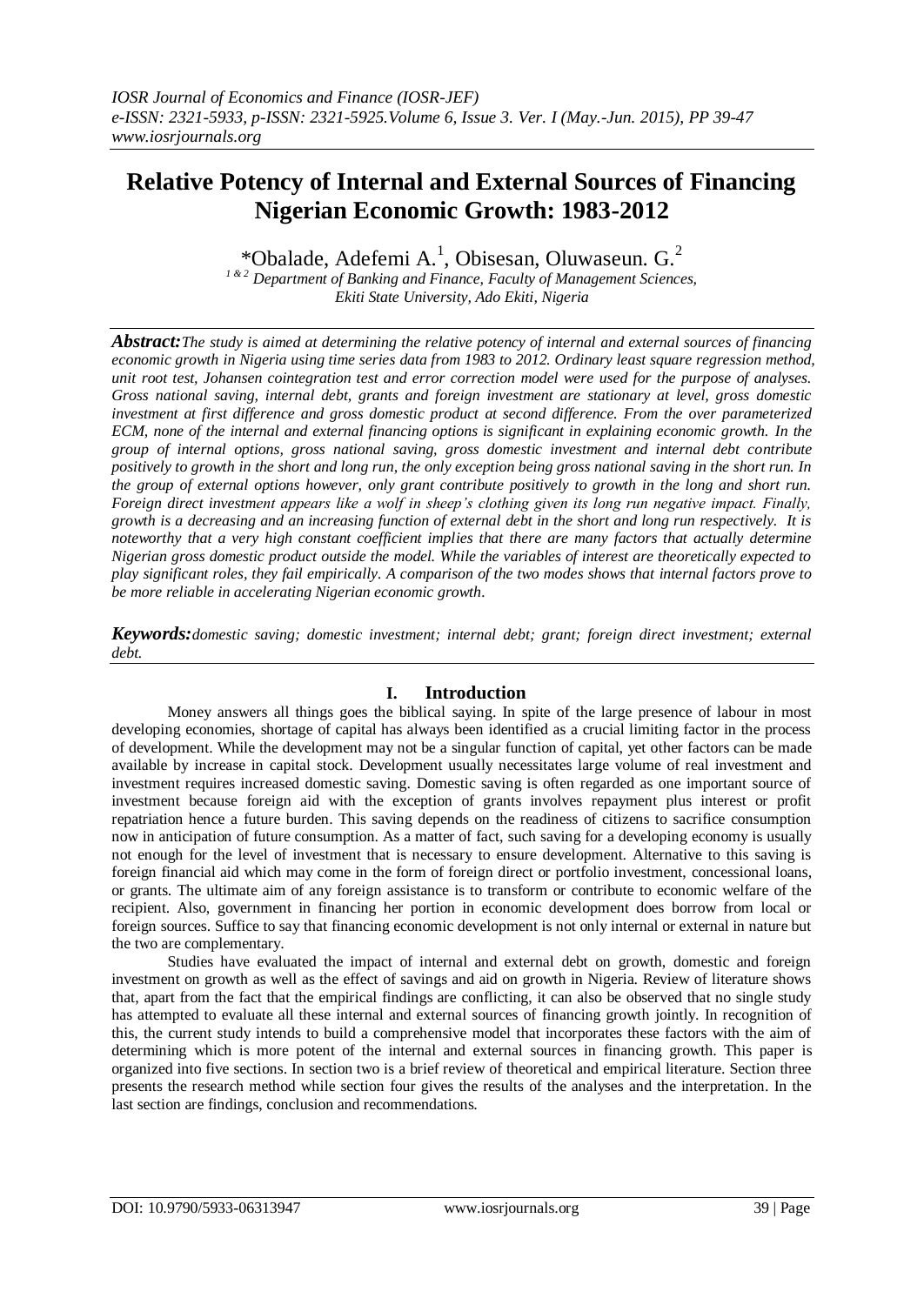#### **Theoretical Framework**

## **II. Literature Review**

The study is underpinned by two gap model of public financial aid which is an extension of Harrod Domar (1946) theory. The first dimension of the model argues that development is a function of investment. In economic theory, savings (S) is a function of and must be equal to investment (I) were there is no leakage (i.e. S = I). However this argument is relaxed in the discussion of economic growth and development as theorists underline the need for a transfer of resources in order to achieve target rate of investment or economic growth. That is the second dimension of the model is that growth depends on more investment occasioned by transferred resources or its supplementary role. This transfer is otherwise known as foreign aid (A). Aid becomes necessary because the available domestic resources (savings) are not sufficient to acquire capital goods (investment) that is necessary to achieve desired rate of growth. Thus there exists saving investment gap which must be bridge by foreign aid. In order words:

#### $S \neq I$  which implies that  $I > S$  such that  $I - S = A$

If a country undergoing development process resorted to foreign financial aid as the only way to bridge saving investment gap, this capital inflow will appear in national accounting as excess of import (M) over export (X). In order words:

## $X \neq M$  which implies that  $M > X$  such that  $M - X = A$

External resources provide a means of filling these two gaps in order to achieve the target growth rate of the economy (Chenery & Strout, 1956). Foreign resources when added to domestic savings guarantees the level of investments by which growth is attained.

### $G = f(S + A)$

Dual gap model summarily argues that growth is a function of investment that depends on domestic savings and foreign financial aid. Aid ranges from concessional lending, direct investment and official development assistance (ODA). In public finance, the payment for government businesses may be equal to, less than or more than the receipts. That is a nation is either running a balance, surplus or deficit budget respectively. Deficit is a feature of developing economies and the domestic or foreign sources of financing it are internal debt and external debt. Nigerian governments have relied on these sources in financing her share in economic development.

# **Empirical Review**

# **Saving and Economic Growth**

Nwakeze and Omoju, (2011) employ error correction model of regression analysis to analyze data from 1980 to 2007. The study concludes that income and rapid population growth have positive and inverse significant effect respectively on savings. Adopting policy enhancing intermediation between savings and investment in the economy will boost growth. Akinbobola and Ibrahim (2011) submit following a qualitative analysis and conclude that Nigeria economy mobilizes domestic savings far better than it channels the same for investment purposes. Abu (2010) in a study covering the period between 1970 and 2007 affirms that economic growth precedes and granger causes saving and that they cointegrate in the long-run. Saving rate rises by growth rate of disposable income andreal interest rate on bank deposits. Public saving encourages private saving while the degree of financial depth has a negative but weak influence on saving (Nwachukwu and Odigie, 2009).

The growth of Nigeria economy requires an increase in National saving via increased deposit rate. Nwaowi (2010) using data between 1970 and 2007 and Ordinary Least Square method concludes that national savings is not significant but positive and it granger causes real gross domestic product. The investment as one of the explanatory variables is significant and supports the idea that most of the investments in Nigeria are not from savings. Musa, Iyaji and Success (2014) employ classical least squares, Error-Correction modeling, cointegration, granger causality and stationarity test. They submit that while money supply and per capita income are strong determinants of private domestic savings, private domestic savings and commercial banks credit to private sector determine economic growth. Onu (2012) uses multiple regression technique and discovers that saving exerts positive and significant impact on gross domestic product. Distributed Lag-Error Correction Model was applied by Anthony (2012) who concludes that there is a positive influence of values of GDP per capita, Financial Deepening, and Interest Rate Spread on private domestic savings. More importantly private domestic savings exert positively on economic growth.

**Domestic Investment and Economic Growth**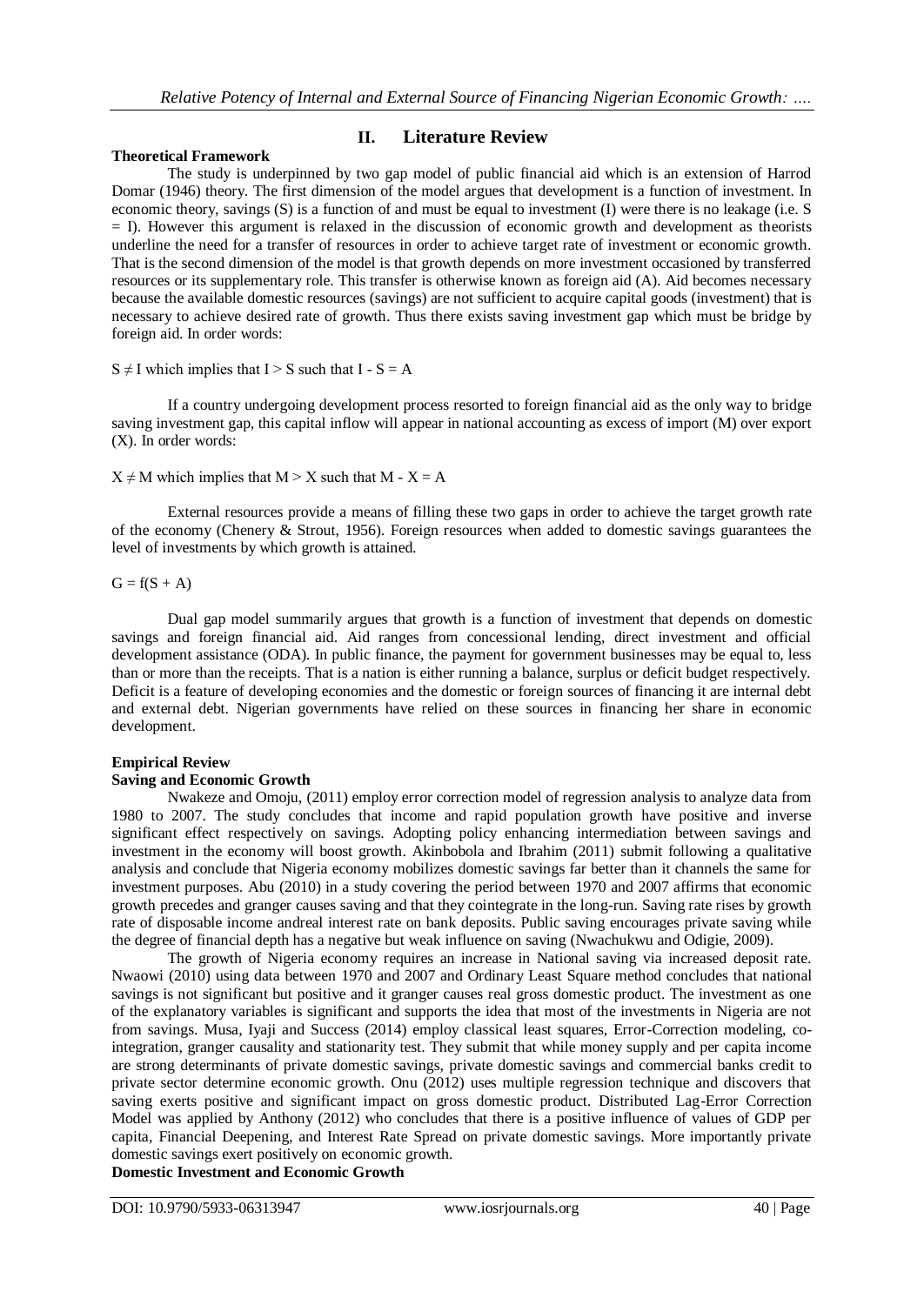Ugwuegbe, Okore and John (2013) based on regression result, declare that domestic investment accounts for the growth witnessed in Nigeria's economy between 1981 and 2009, hence a major factor in the process of development. Nwaowi (2010) concludes that most of the investments in Nigeria are not from savings and that the investment is significant in determining Nigerian economic growth. Using ordinary least square method, Ugwuegbe et al (2013) conclude that foreign direct investment has a positive but weak effect on economic growth while domestic investment has a positive and significant impact on economic growth. Saibu (2012) specifies model that incorporated energy as a separate andan indirect input. The study shows that the ability of investment to enhance economic growth is significantly depressed by overdependence on energy resources. Usman and Yusuf (2010) in their study find stationarity at first differencing, no long-run relationship or causality between foreign and domestic investment, and between public debt and debt service with domestic investment. They conclude that gross increase in foreign direct investment flow tends to crowd out domestic investment.

## **Internal Debt and Economic Growth**

Ebi, Abu and Clemen (2013) using error correction methodology conclude that external debt is superior to domestic debt in relationto economic growth, but inferior in relationto domestic investment in Nigeria hence the need to resort to domestic market-based borrowing to stimulate investment. Applying OLS, ADF and Granger causality in their investigation, Aminu, Ahmadu and Salihu (2013) find stationarity, a bi-directional causation between external debt and GDP, zero causation between domestic debt and GDP and between external debt and domestic debt. External debt exerts a negative impact on economic growth while domestic debt impacts positively on economic growth.

Adofu and Abula (2010) use OLS regression and conclude that domestic debt has negative but insignificant effect on economic growth. Also, Ordinary Least Squares Method (OLS) and Error Correction show that the domestic debt holding is too high relative to bank deposit and has a negative impact on private investments with a concomitant negative effect on economic growth (Charles, 2008). Udoka and Ogege (2012) discover that Nigeria public debt is inimical to development and hence should be reduced to the bearest minimum following a study covering 1970 to 2010. As error correction framework reveals, while total debt is positive and significant, the debt service payment exerts negative influence on growth. This together with political instability may reduce rate of development. Obademi (2012) in a study based on augmented Cobb Douglas model and co- integration technique concludes that the joint impact of debt on economic growth is positive in the short run but could depress the economy given their negative and quite significant long-run impact. In Pakistan, Atique and Malik (2012) use Ordinary Least Square and cointegration and conclude that an inverse but significant relationship exist between both debts and economic growth with foreign debt having greater undesirable impact.

## **Aid and Economic Growth**

Ramesh, Norman and David (1993) in a study of developing countries apply augmented Fischer-Easterly model to cross-section and panel data. Their findings support the view that foreign aid does have some positive impact on growth in a stable macroeconomic environment. The study concludes that a positive effect of foreign aid is not significant in low income countries. Abiola and Olofin (2009) apply statistical analysis of time series software and conclude that multilateral aid, food supply, public sector spending on health care and education are the prime determinants of poverty reduction in Nigeria. Simultaneous equation system was used by Basnet (2013) in a study covering Bangladesh, India, Nepal, Pakistan, and Sri-Lanka. It concludes that aid posits a significant positive impact on the growth rates of the five countries under consideration while domestic saving is a reducing function of growth between 1960 and 2008. Conversely, Kolawole (2013) finds no causality between any pair of official development assistance (ODA) and foreign direct investment (FDI) on real growth. The study concludes that a negative relationship exists between FDI and real growth while ODA exerts no impact on real growth in the country. Mbah and Amassoma (2014) based on Johansen Cointegration test affirm that insignificant negative relationship exists between foreign aid and GDP, hence a need to ensure that foreign aid flows are invested into developmental projects that will alleviate poverty level.

## **External Debt and Economic Growth**

Sulaiman and Azeez (2012) using Error Correction Method (ECM) conclude that external debt has contributed positively to the Nigerian economy between 1970 and 2010. Similarly, Eravwoke and Oyovwi (2013) conclude based on Ordinary least squares Results that long-run relationship exists and that economic growth respond positively to rise in external debt burden, foreign direct investment, inflation and export. On the other way round, use of concessional debt with lower interest rate and debt relief would safe Nigeria from the menace of debt. Adam (2003) concludes that external debt maintains an inverse relationship with growth and the burden is apparently unsustainable as a result of high initial debt stock, high interest rate, lower real GDP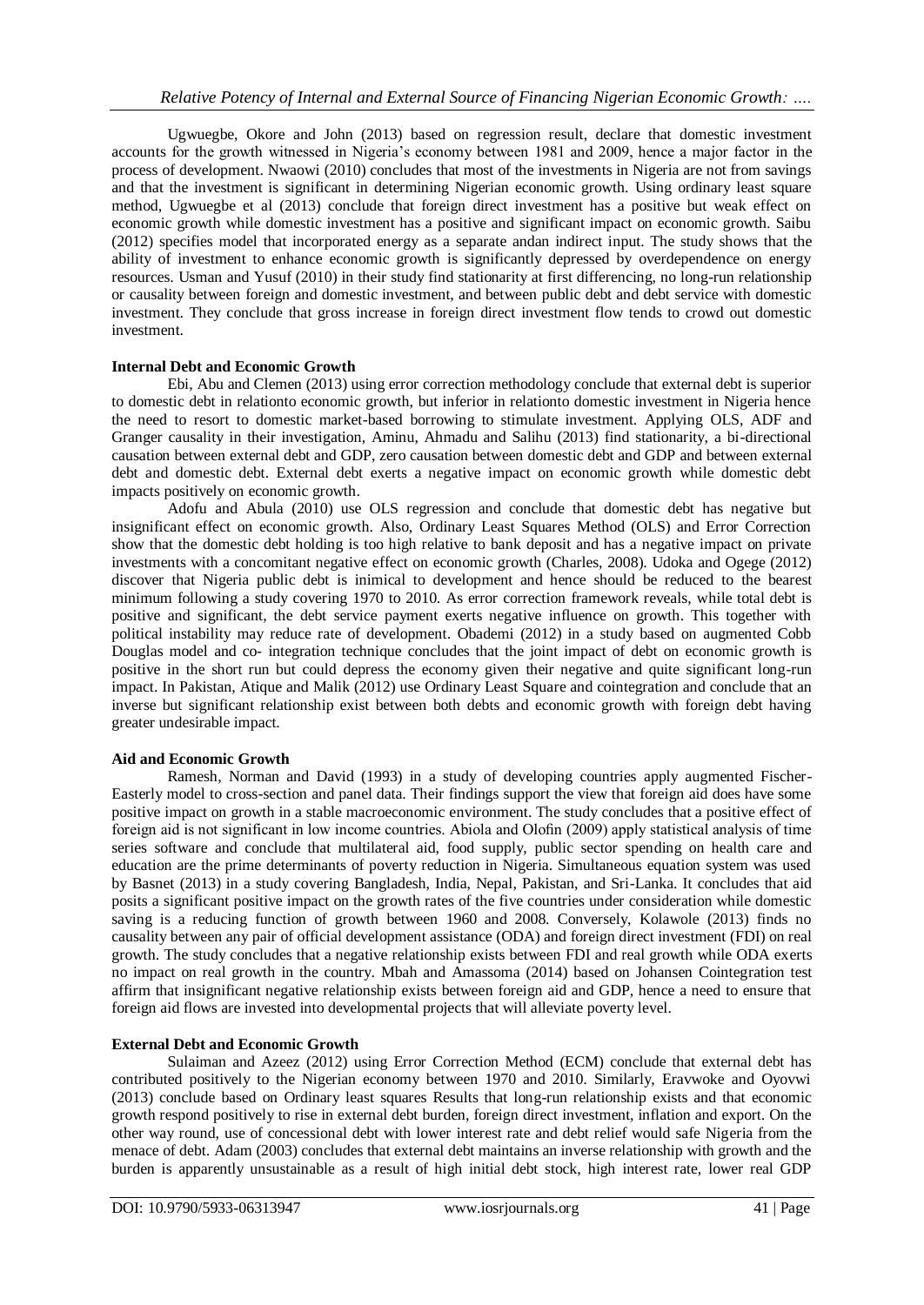growth, and large trade deficits. Rising level of external indebtedness explains devaluation of the naira, retrenchment and regular industrial strike and consequent economic depression. Ajayi and Oke (2012) note and conclude that external debt burden has an adverse effect on the nation income and per capital income of the nation. Ezeabasili, Isu and Mojekwu (2011) confirm stationarity and co integration among the variables while error correction estimates reveals that economic growth in Nigeria is a reducing function of external debt. These relationships were both found to be significant at ten per cent level.

#### **Foreign Direct Investment and Economic Growth**

In a study within the period 1986-2007, Onu (2012) based on multiple regression results concludes that foreign direct investment, government tax revenue and savings exert positive but insignificant impact on GDP during the study period. Egwaikhide (2012) applies Johansen cointegration technique and vector error correction methodology and concludes that the impact of the disaggregated FDI on real growth in Nigeria is not significant. Maji and Odoba (2011) use liner regression and concludethat foreign direct investment has a positive impact on gross domestic product. Ayanwale(2007) concludes based on ordinary least square regression that the movers of foreign direct investment in Nigeria are market size, infrastructure development and stable macroeconomic policy and that while the overall effect of FDI on economic growth may be weak, it does have a positive impact. Labour force and human capital play significant positive role in the growth process. Akinlo (2004) using error correction modeling concludes that though positive, both private capital and lagged foreign capital are not statistically significant in explaining economic growth but export does. Foreign direct investment is passive in the process of economic growth in Nigeria. Olusanya (2013) causality test in a pre and post deregulated Nigerian concludes that economic growth motivates foreign direct investment in the pre-deregulation era and appears to be indifferent in the post-deregulation period. Overall, there is a one-way relationship between foreign direct investment and economic growth which flows from economic growth to foreign direct investment.

## **III. Research Method**

#### **Design, Data, Sources and Description**

The study is aimed at establishing the type and significance of relationship that exist between internal and external financing and Nigerian economic growth. The research design for the study is correlation and expost facto research design. The data used for the study were obtained from secondary source and are inherently non-manipulable for the researcher. The dependent variable is gross domestic product. It represents the monetary value of goods and services produced by the people in an economy during a period of time, nationality notwithstanding. Real GDP or GDP at constant basic price was used. While gross national saving, gross domestic investment, internal debt are regarded as internal factors, grant, foreign direct investment and external debt are external and all represent the explanatory variables. They were sourced from section B, C and D of Central Bank of Nigeria statistical bulletin. Gross national savings is defined as public plus private savings. It is given as gross domestic investment plus the net exports of goods and services. Gross domestic investment is the total increase in the value of fixed assets plus increase in stocks. Internal debt is the domestic source of meeting government deficit in expenditure on the understanding that the borrowed fund shall be repaid in future. External debt covers foreign liabilities incurred by government which are to be fully repaid with associated interest in the future. Grants are non-compulsory, non-repayable unrequited receipts from other governments and international institutions while foreign direct investment involves the creation by foreigners, of permanent controlling interest of 10% and above in an enterprise in Nigeria.

#### **Estimation Technique**

Ordinary Least Square (OLS) method is used for the analysis. Non-stationarity of most time series data leads to Augmented Dickey Fuller (ADF) unit root test, as a guide against spurious regression result. While the johansen cointegration test is employed in determining the existence of long-run cointegration among the variables, we apply Error Correction Model (ECM) fordetermination of short run dynamics and to ensure the correction spurious regression outcome on time series data. Reliability of the predictors, fitness of model and adherence to OLS rule are checked using T-test/standard error test, F-test and Durbin Watson test respectively.

#### **Model Specification**

**Ordinary Least Square** GDP<sup>t</sup> = β0+β1GNSt+β2GDIt+β3INTDt+β4GRNTt+β5FDIt+β6EXTDt+Ut….......……...(1) Where:  $GDP = gross domestic product$  $GNS$  = gross national saving  $GDI = gross domestic investment$  $INTD = internal debt$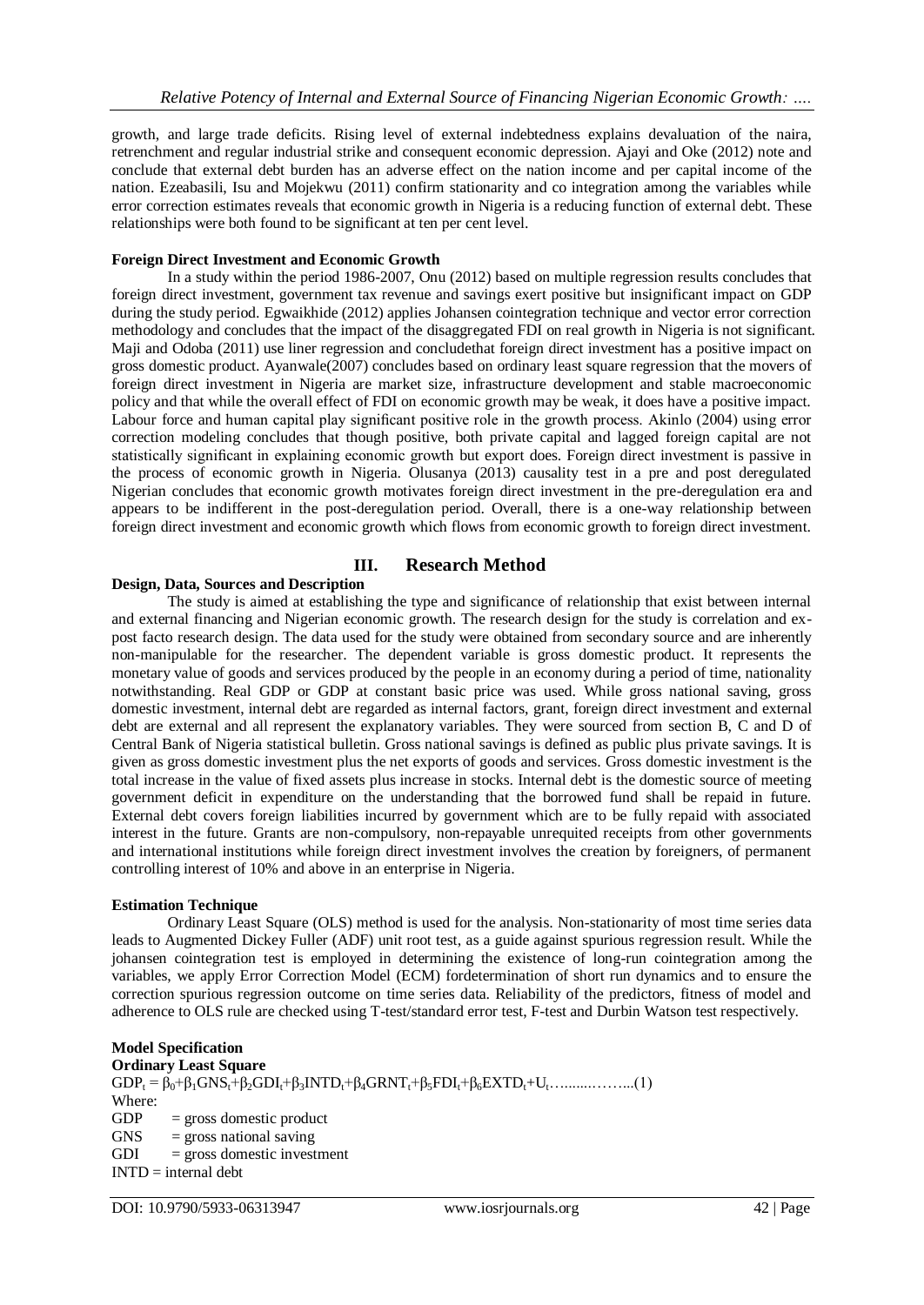$GRNT = grant$  $FDI = foreign direct investment$  $EXTD = external$  $U =$  stochastic error term  $β<sub>0</sub> = constant and β<sub>1</sub> - ε = coefficients of independent variables$  $t = time$  series

## **Augmented Dickey-Fuller Tests**

ADF unit root test developed by Dickey and Fuller (1979) is used to determine the time series characteristics and order of integration of the variables. This is based on this model:

ΔYt = δ0 + λYt-1 + βi ΔYt-1 + t (with intercept)……...…………….................. (2) ΔYt = δ0 + λYt-1 + δ1t + βi ΔYt-1 + <sup>t</sup> (with trend) ……...………..................… (3)

 $Y_t$  represent the value of each variable and t-statistics is used to test the null hypothesis. A variable that is not stationary at level will be differenced d times.

#### **Johansen Co-integration Test**

It is necessary to determine whether the variables in equation (1) are linearly stationary. The two test statistics proposed by Johansen are:

LR  $_{trace}$  (r) = -TIn (1- $\lambda$ ) the trace statistics and

LR  $_{\text{max}}(r, r+1) = -T \ln (1-\lambda_{r+1}) = LR \text{ }_{\text{trace}}(r+1)$  the maximum eigen value statistic

Where r is the number of cointegrating vector and  $\lambda$  is the estimated value for i<sup>th</sup> Eigen value.

#### **Error Correction Mechanism**

The error Correction Mechanism is employed to investigate the short-run dynamics in the relationship between market capitalization, gross capital formation, value of transaction and number of listed securities. From equation (3), the error correction model (ECM) can be specified as:

 $\Delta GDP_t = \beta_0 + \beta_1 GNS_{t-1} + \beta_0 + \beta_2 GDI_{t-1} + \beta_0 + \beta_3 INTD_{t-1} + \beta_0 + \beta_4 GRNT_{t-1} + \beta_0 + \beta_5 FDI_{t-1} + \beta_0 + \beta_6 EXTD_{t-1} + \beta_0 + ECM_{t-1}$ <sup>1</sup>+Ʃt………………...............................................…. (4)

Where:

 $ECM_{t-1} = Error correction term$ 

t-1 shows the variables were lagged by one period

 $\Sigma t$  = white noise residual

in any case, a positive relationship is expected between GDP and explanatory variables. This can be summarized as:  $B_1 > 0$ ,  $B_2 > 0$ ,  $B_3 > 0$ ,  $B_4 > 0$ ,  $B_5 > 0$ , and  $B_6 > 0$ .

| Table 4.1. OLS Regi essibil Result |             |            |             |        |  |  |  |
|------------------------------------|-------------|------------|-------------|--------|--|--|--|
| Variable                           | Coefficient | Std. Error | t-Statistic | Prob.  |  |  |  |
|                                    | 224758.2    | 10340.49   | 21.73573    | 0.0000 |  |  |  |
| <b>GNS</b>                         | 0.013358    | 0.010191   | 1.310805    | 0.2029 |  |  |  |
| GDI                                | $-0.038071$ | 0.026292   | $-1.448021$ | 0.1611 |  |  |  |
| <b>INTD</b>                        | 0.092442    | 0.014504   | 6.373493    | 0.0000 |  |  |  |
| GRNT                               | 1.076691    | 0.194365   | 5.539526    | 0.0000 |  |  |  |
| <b>FDI</b>                         | $-0.053174$ | 0.127642   | $-0.416586$ | 0.6808 |  |  |  |
| <b>EXTD</b>                        | 0.003494    | 0.005800   | 0.602363    | 0.5528 |  |  |  |

| IV. | <b>Empirical Results</b>                |
|-----|-----------------------------------------|
|     | <b>Table 4.1: OLS Regression Result</b> |

 $R^2 = 0.9775$ , Adj.  $R^2 = 0.9717$ , F-stat. = 166.8450 (0.000000), DW = 0.958249 **Source:** Computation Using E-Views Statistical Package, version 7.0

It is evident from OLS result in table 4.1 that there is autocorrelation in the data. This violation of OLS assumption necessitates a test for unit root.

#### **Unit Root Test**

This test is aimed at determining the stationarity of the variables using the Augmented Dickey-Fuller (ADF) Unit root test. Here the condition for stationarity of variables is that the ADF test statistic must be greater than critical value at 5%.

**Table 4.2: Summary of Unit root Test**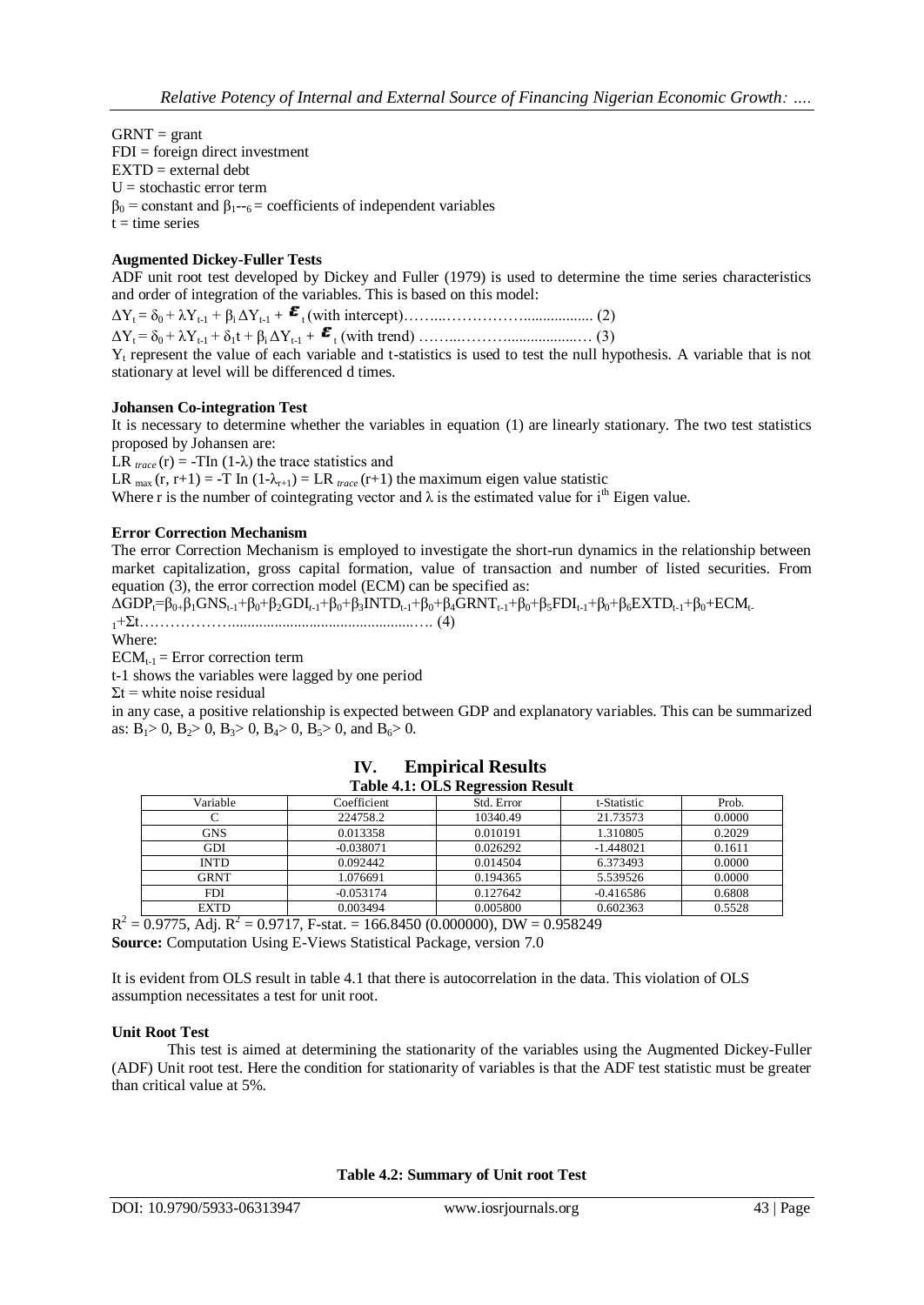| Variable    | <b>ADF</b> statistics | Critical values | Order of integration | Remarks    |
|-------------|-----------------------|-----------------|----------------------|------------|
| <b>GDP</b>  | $-7.328329$           | $-2.976263$     | 1(2)                 | Stationary |
| <b>GNS</b>  | 5.866069              | $-3.004861$     | 1(0)                 | Stationary |
| GDI         | 7.935200              | $-2.998064$     | (1)                  | Stationary |
| INTD        | 5.747582              | $-2.976263$     | 1(0)                 | Stationary |
| <b>GRNT</b> | $-3.461677$           | $-3.004861$     | 1(0)                 | Stationary |
| <b>FDI</b>  | $-3.461677$           | $-3.004861$     | 1(0)                 | Stationary |
| <b>EXTD</b> | $-3.357171$           | $-2.971853$     | (1)                  | Stationary |
| <b>ECM</b>  | $-5.088417$           | $-3.004861$     | (2)                  | Stationary |

**Source**: Computation Using E-Views Statistical Package, version 7.0

The result of the ADF in table 4.2 shows that GDP, GDI and EXTD and ECM are not stationary at level. Further test shows that GDI and EXTD are stationary at first difference while GDP and ECM become stationary at second difference. Having established the stationary of variables with respect to time, the study proceeds to long-run equilibrium test using Johansen Cointegration technique.

#### **Cointegration Test**

Here the objective is to determine whether long-run equilibrium relationship exists among the variables in the model. Here the decision rule is that the trace statistic must be greater than the 5% critical value at none hypothesized.

| THEIR HOLL TIME AND MILL HAMIT<br><b>VILVIL THEME PODE</b> |             |          |                                   |           |           |                   |            |
|------------------------------------------------------------|-------------|----------|-----------------------------------|-----------|-----------|-------------------|------------|
| Hypothesized No. Of                                        | Eigen value |          | Trace Statistic 5% Critical Value | $Prob.**$ | Max-Eigen | 5% Critical Value | Prob. $**$ |
| CE(s)                                                      |             |          |                                   |           | Statistic |                   |            |
| None $*$                                                   | 0.996728    | 403.9362 | 125.6154                          | 0.0000    | 160.2258  | 46.23142          | 0.0000     |
| At most $1 *$                                              | 0.963742    | 243.7104 | 95.75366                          | 0.0000    | 92.87861  | 40.07757          | 0.0000     |
| At most $2 *$                                              | 0.905668    | 150.8318 | 69.81889                          | 0.0000    | 66.10630  | 33.87687          | 0.0000     |
| At most $3 *$                                              | 0.808784    | 84.72550 | 47.85613                          | 0.0000    | 46.32178  | 27.58434          | 0.0001     |
| At most $4 *$                                              | 0.637657    | 38.40372 | 29.79707                          | 0.0040    | 28.42460  | 21.13162          | 0.0039     |
| At most 5                                                  | 0.298178    | 9.979123 | 15.49471                          | 0.2823    | 9.914107  | 14.26460          | 0.2176     |
| At most 6                                                  | 0.002319    | 0.065016 | 3.841466                          | 0.7987    | 0.065016  | 3.841466          | 0.7987     |

**Table 4.3.1: Trace and Max-eigen value test**

Trace test indicates 5 cointegrating eqn(s) at the 0.05 level

Max-eigen value test indicates 5 cointegrating eqn(s) at the 0.05 level

\* denotes rejection of the hypothesis at the 0.05 level

\*\*MacKinnon-Haug-Michelis (1999) p-values

Source: Computation Using E-Views Statistical Package, version 7.0

#### **Table 4.3.2: Normalized Cointegration Equation (standard error in parentheses)**

| GDP           | <b>GNS</b>           | GDI       | INTD         | GRNT      | FDI       | <b>EXTD</b> |
|---------------|----------------------|-----------|--------------|-----------|-----------|-------------|
| coefficients  | $-1.445497$          | 9.555684  | $-2.109413$  | 6.969399  | 5.377133  | 0.025733    |
| coefficient/2 | $-0.7227485$         | 4.777842  | $-1.0547065$ | 3.4846995 | 2.6885665 | 0.0128665   |
| stand, error  | (0.05338)            | (0.31887) | (0.07767)    | (1.02273) | (0.47331) | (0.01779)   |
| $\sim$        | $- - -$<br>$- - - -$ |           | .            | $ -$      |           |             |

**Source**: Computation Using E-Views Statistical Package, version 7.0

Table 4.3.1 shows that long-run equilibrium relationship exists among the variables as trace and maxeigen statistics are greater than the 5% critical value at non hypothesized. Johansen cointegration test produces five equations out of which one (in table 4.3.2) is chosen based on the highest log-likelihood. It can be seen that GNS and INTD have negative relationship with GDP. Keeping other variables aside, unit increase in GNS and INTD will bring about 1.445497 and 2.109413 units decrease in GDP respectively. The remaining variables relate positively with GDP. This means that putting GNS and INTD aside, a unit rise in GDI, GRNT, FDI and EXTD will lead to 9.555684, 6.969399, 5.377133 and 0.025733 units decline in GDP respectively. By comparing the average coefficients with standard error, it is clear that the former is greater with the exception of EXTD. Therefore GNS, GDI, INTD, GRNT, FDI, but EXTD are statistically significant in explaining GDP.

## **4.4 Error Correction Model**

Over parameterized ECM is estimated by setting the lag length long enough as to ensure that dynamics of the model has not been constrained by a too short lag length. The over parameterized ECM is determined by leading and lagging the variables in the specified regression model. For parsimonious ECM, only the insignificant variables are repeated.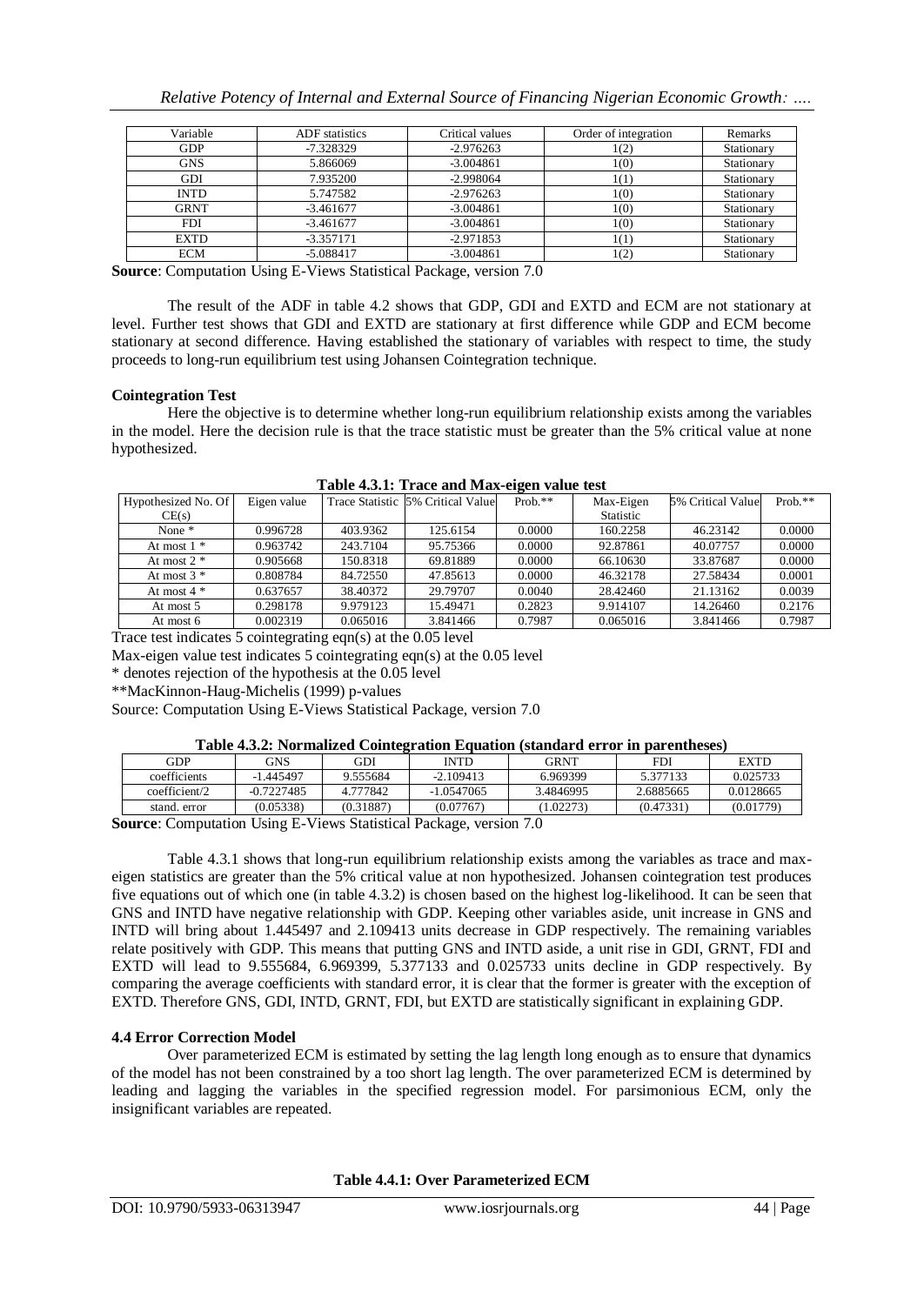*Relative Potency of Internal and External Source of Financing Nigerian Economic Growth: ….*

| Variable        | Coefficient | Std. Error | t-Statistic | Prob.  |
|-----------------|-------------|------------|-------------|--------|
| $D(GDP(-1),2)$  | $-0.364889$ | 0.230518   | $-1.582911$ | 0.1394 |
| C               | 2823.707    | 2492.018   | 1.133101    | 0.2793 |
| D(GNS,2)        | $-0.003037$ | 0.008708   | $-0.348770$ | 0.7333 |
| $D(GNS(-1),2)$  | 0.001017    | 0.005387   | 0.188728    | 0.8535 |
| D(GDI, 2)       | 0.015891    | 0.023826   | 0.666943    | 0.5174 |
| $D(GDI(-1),2)$  | 0.005792    | 0.021482   | 0.269639    | 0.7920 |
| D(INTD, 2)      | 0.007291    | 0.026599   | 0.274095    | 0.7887 |
| $D(INTD(-1),2)$ | 0.010724    | 0.025440   | 0.421556    | 0.6808 |
| D(GRNT,2)       | 0.143443    | 0.268411   | 0.534417    | 0.6028 |
| $D(GRNT(-1),2)$ | 0.159461    | 0.161564   | 0.986984    | 0.3431 |
| D(FDI, 2)       | 0.069457    | 0.077029   | 0.901697    | 0.3850 |
| $D(FDI(-1),2)$  | $-0.095720$ | 0.076495   | $-1.251314$ | 0.2347 |
| D(EXTD,2)       | $-0.000114$ | 0.004728   | $-0.024200$ | 0.9811 |
| $D(EXTD(-1),2)$ | 0.004370    | 0.005334   | 0.819256    | 0.4286 |
| $ECM(-1)$       | $-0.306311$ | 0.134578   | $-2.276090$ | 0.0420 |

**R 2 = 0.731090, Adj. R<sup>2</sup> = 0.417362, DW = 1.804925** 

#### **Table 4.4.2 Parsimonious ECM**

| Variable        | Coefficient | Std. Error | t-Statistic | Prob.  |
|-----------------|-------------|------------|-------------|--------|
| C               | 1248.145    | 2978.250   | 0.419087    | 0.6820 |
| D(GNS,2)        | $-0.014367$ | 0.009689   | $-1.482788$ | 0.1620 |
| $D(GNS(-1),2)$  | $-0.007222$ | 0.006164   | $-1.171515$ | 0.2624 |
| D(GDI,2)        | 0.025398    | 0.027788   | 0.914001    | 0.3774 |
| $D(GDI(-1),2)$  | $-0.015267$ | 0.025497   | $-0.598782$ | 0.5596 |
| D(INTD, 2)      | 0.021696    | 0.031433   | 0.690229    | 0.5022 |
| $D(INTD(-1),2)$ | 0.040948    | 0.028423   | 1.440685    | 0.1733 |
| D(GRNT,2)       | -0.322084   | 0.310341   | $-1.037838$ | 0.3183 |
| $D(GRNT(-1),2)$ | 0.113852    | 0.191806   | 0.593578    | 0.5630 |
| D(FDI, 2)       | 0.105686    | 0.087921   | 1.202057    | 0.2508 |
| $D(FDI(-1),2)$  | 0.077746    | 0.089475   | 0.868920    | 0.4006 |
| D(EXTD,2)       | -0.009206   | 0.005084   | $-1.810901$ | 0.0933 |
| $D(EXTD(-1),2)$ | 0.008608    | 0.005956   | 1.445172    | 0.1721 |
| $ECM(-1)$       | $-0.215981$ | 0.150431   | $-1.435749$ | 0.1747 |

 ${\bf R}^2 = 0.597289$ , Adj.  ${\bf R}^2 = 0.194577$ ,  ${\bf DW} = 2.393506$ 

**Source**: Computation Using E-Views Statistical Package, version 7.0

There is an evidence of long-run relationship among the variables as depicted by correctly signed over parameterized ECM (-0.306311) with a probability value of 0.0420, short-run inconsistencies notwithstanding. This implies that the present value of the dependent variable adjust rapidly to changes in explanatory variables. However the insignificance of explanatory variables leads us further to parsimonious ECM in which again the variables are not statistically significant. The over parameterized ECM produces a better result given the higher  $R<sup>2</sup>$  of 73.1%, correctly signed and significant ECM, hence its preference for interpretation. The result shows that only about 30.6% of the short-run inconsistencies have been corrected and incorporated into the long run equilibrium relationship annually. GDI, INTD and GRNT and their one period lagged values, FDI as well as lagged value of GNS and EXTD exert positive influence on GDP. Conversely, the GNS, EXTD and lagged value of FDI exert negative impact on GDP. However all the explanatory variables are weak in determining GDP. The result shows that overall model is fit at 10%.  $R^2$  shows that about 73% of the variations in GDP, 41.7% after adjustment can be explained by the explanatory variables while DW of 1.80 shows that the data are free from serial correlation.

# **V. Discussion and Implication of Results**

The study is carried out to determine which of the internal and external financing choices is more potent in accelerating growth in Nigeria. In the group of internal options, gross domestic investment and internal debt contribute positively to growth in the short and long run. This is in consonant with our *a priori* expectation.Positive saving supports the findings of Onu (2012) and Nwaowi (2010), positive domestic investment supports Ugwuegbe et al (2013) and internal debt support Aminu et al (2013).Only the gross national saving deviates in the short run. Their insignificant contribution indicates that these internal options have not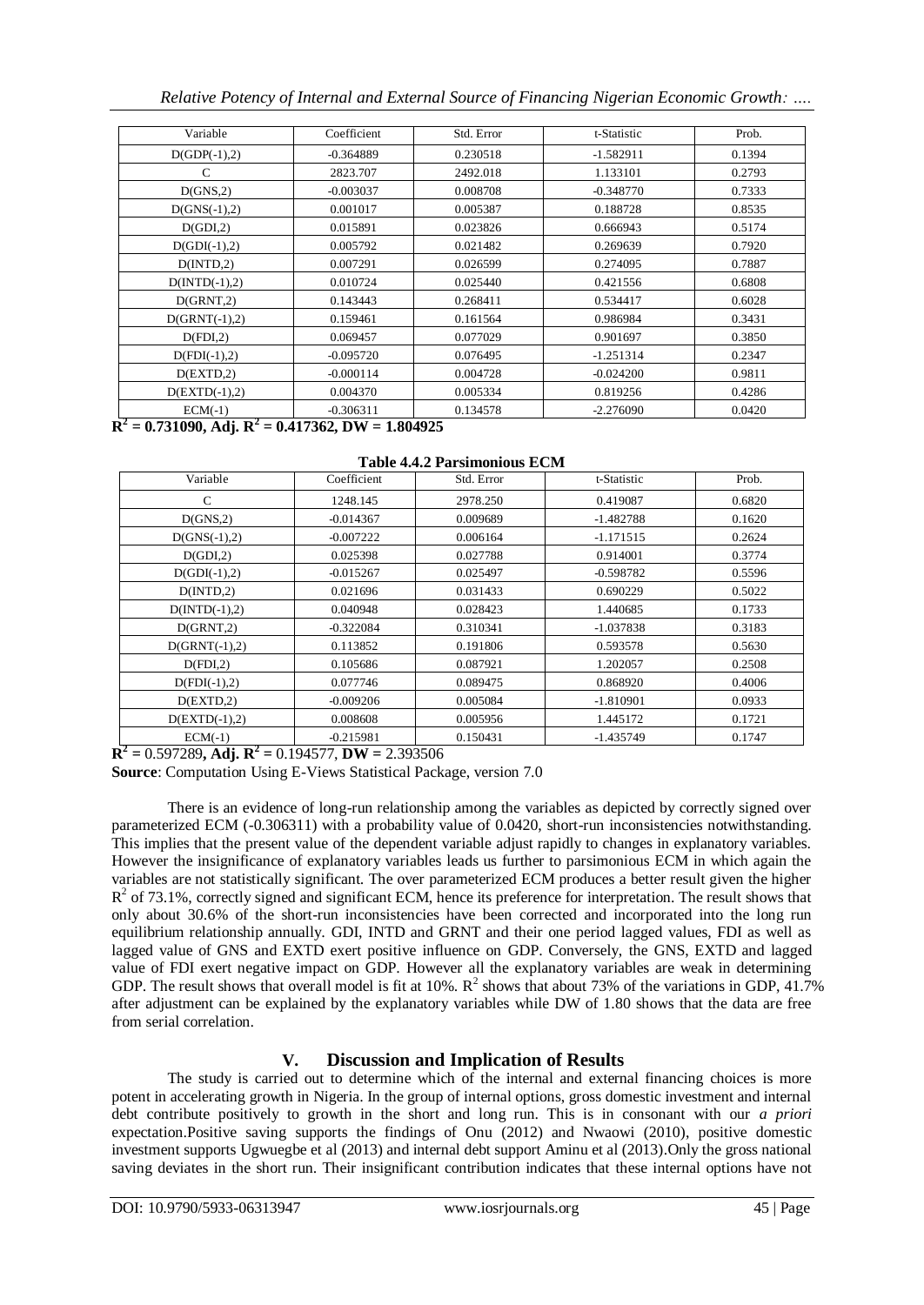been adequately exploited to accelerate growth. This may derive from low income that leaves little or nothing to save, lend or invest so as to contribute meaningfully to economic growth; an evidence of vicious circle of poverty. In the group of external options however, only grant contributes positively to growth in the long and short run. This is in compliance with our apriori expectation and it is understandable as grant does not require a repayment or commitment. Being a gift, it does not contribute significantly as the amount tends to be small. Similar studies have used official development assistance and found negative relationship. Foreign direct investment is a wolf in sheep's clothing, though it offers positive impact in the short run as in Onu (2012). Such investment when it matures, it does lead to repatriation of profit to home country even when it would have enjoyed tax concessions and other benefits at the detriment of host country. This explains the long run negative impact which is not consistent with our apriori expectation. Also that growth is a decreasing function of external debt beats our expectation but it is consistent with the work of Ezeabasili, et al (2011) using cointegration and Aminu et al (2013) regression results. This is manifest in un-judicious or unproductive use of borrowed funds that makes it difficult to meet interest and attendant commitments. It must be noted that a very high constant coefficient implies that there are many factors that actually determine Nigerian gross domestic product outside the model. While the variables of interest were theoretically expected to play significant roles, they fail empirically. Internal factors prove to be more relatively reliable in accelerating Nigerian economic growth compared with external financing options.

#### **VI. Recommendation**

While the variables of interest were theoretically expected to play significant roles, they fail empirically. A comparison of the two modes shows that internal factors prove to be more reliable in accelerating Nigerian economic growth. Their insignificant contribution indicates that these internal options have not been adequately exploited to accelerate growth. Government should place greater emphasis on the use of domestic modes of financing growth. High cost of living arising from lack of basic social amenities and infrastructure are disincentives to hard work. Households and business/corporate organisations incur a lot of expenses that leave their disposable or net income very low. By creating enabling environment, citizens work and generate income; savings are made and made available for lending and investment purposes. The beauty of this internal financing is that it starts and ends with the country hence the avoidance of international exposures. Charity begins at home goes the usual sayings. In addition, effort in seeking foreign financial assistance in the form of grants must also be intensified as the impact of grant remains positive through the regression, cointegration and error correction methodology.

#### **References**

- [1]. Abiola, A. G., and Olofin, O. P. (2009). Foreign aid, food supply and poverty reduction in Nigeria Examination of possible nexus. Munich Personal RePEc Archive, No 16263, 1-23 Available Online at http://mpra.ub.uni-muenchen.de/16263/
- [2]. Abu, N. (2010). Saving-Economic Growth Nexus in Nigeria, 1970-2007: Granger Causality and Co-Integration Analyses. Review of Economic and Business Studies, 3(1), 93-104.
- [3]. Adam, J. A. (2003). The Debt Servicing Capacity of Nigeria's Economy.
- [4]. Adofu, I., and Abula, M. (2010). Domestic Debt and the Nigerian Economy. Current Research Journal of Economic Theory, 2(1): 22-26.
- [5]. Ajayi, L. B., and Oke, M. O. (2012). Effect of External Debt on Economic Growth and Development of Nigeria. International Journal of Business and Social Science, 3(12), 297-304.
- [6]. Akinbobola, T., and Ibrahim. T. (2011). Descriptive Analysis of Savings and Growth in Nigeria. Journal of Economics and Sustainable Development, 2(7), 46-61.
- [7]. Akinlo, A. E. (2004). Foreign direct investment and growth in Nigeria An empirical investigation. Journal of Policy Modeling, 26, 627–639.
- [8]. Aminu, U., Ahmadu, A. H., and Salihu, M. (2013). External Debt and Domestic Debt Impact on the Growth of the Nigerian Economy. International J. Educational Research, 1(2), 70-85.
- [9]. Anthony, O. (2012). Bank Savings and Bank Credits in Nigeria: Determinants and Impact on Economic Growth. International Journal of Economics and Financial Issues, 2(3), 357-372.
- [10]. Atique, R., and Malik, K. (2012). Impact of Domestic and External Debt on the Economic Growth of Pakistan. World Applied Sciences Journal, 20(1), 120-129.
- [11]. Ayanwale, A. B. (2007). FDI and Economic Growth: Evidence from Nigeria. AERC Research Paper 165 African Economic Research Consortium, Nairobi.
- [12]. Basnet, H. C. (2013). Foreign Aid, Domestic Savings, And Economic Growth In South Asia. International Business & Economics Research Journal, 12(11), 1389-1394.
- [13]. Charles, O. (2008). Domestic Debt and the Growth of Nigerian Economy. University of Lagos, Lagos State, Nigeria.
- [14]. Chaehery, H., and Strout, A. (1956). Foreign Assistance and Economic Development. American Economic Review, 56.
- [15]. Ebi, B. O., Abu, M., and Clement, O. D. (2013). The Relative Potency of External and Domestic Debts on Economic Performance in Nigeria. Europeans Journal of Humanities and Social Sciences, 27(1), 1415-1429.
- [16]. Egwaikhide, C. I. (2012).The Impact of Foreign Direct Investment on Nigeria's Economic Growth; 1980- 2009: Evidence from the Johansen's Cointegration Approach. International Journal of Business and Social Science, 3(6), 122-134.
- [17]. Eravwoke, K. E., and Oyovwi, D. O. (2013). External Debt Burden and its Impact on Growth: An Assessment of Major Macro-Economic Variables in Nigeria. Academic Journal of Interdisciplinary Studies, 2(2), 143-153.
- [18]. Ezeabasili, V. N., Isu, H. O., and Mojekwu, J. N. (2011). Nigeria's External Debt and Economic Growth: An Error Correction Approach. International Journal of Business and Management, 6(1), 156-170.